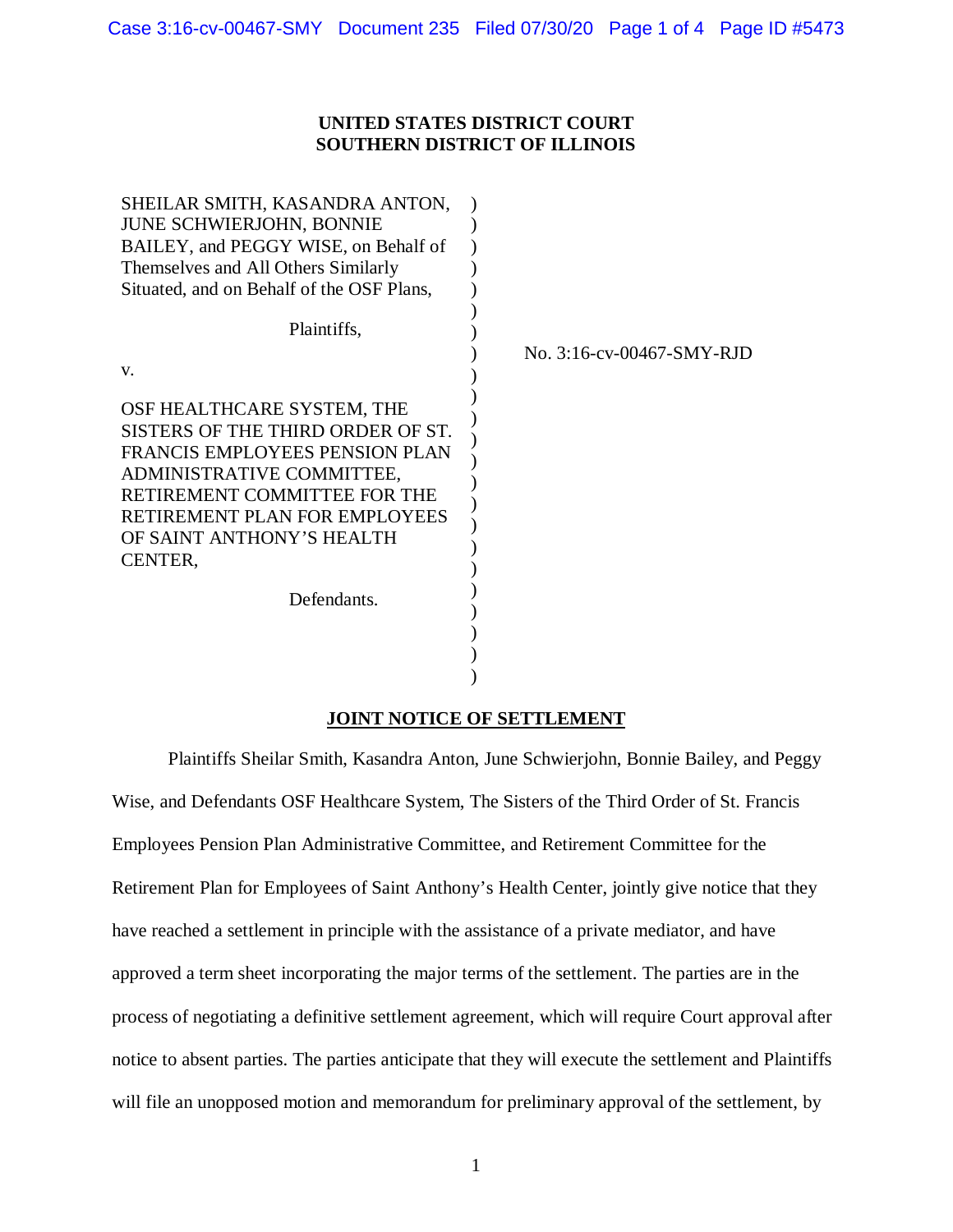approximately September 8, 2020. The parties therefore request that this matter be stayed

pending the filing of the preliminary approval motion papers.

DATED this 30th day of July, 2020.

#### **KELLER ROHRBACK L.L.P.**

#### */s/ Laura R. Gerber*

Lynn Lincoln Sarko lsarko@kellerrohrback.com Laura R. Gerber lgerber@kellerrohrback.com 1201 Third Avenue, Suite 3200 Seattle, WA 98101-3052 Tel.: (206) 623-1900

#### **KELLER ROHRBACK L.L.P.**

Ron Kilgard rkilgard@kellerrohrback.com 3101 North Central Avenue, Suite 1400 Phoenix, AZ 85012 Tel.: (602) 248-0088

#### **COHEN MILSTEIN SELLERS & TOLL, PLLC**

Karen L. Handorf (*pro hac vice*) khandorf@cohenmilstein.com Michelle Yau (*pro hac vice*) myau@cohenmilstein.com Mary J. Bortscheller, ARDC #6304457 mbortscheller@cohenmilstein.com Scott Lempert (*pro hac vice*) slempert@cohenmilstein.com 1100 New York Avenue, N.W. Suite 500, West Tower Washington, DC 20005 Tel: (202) 408-4600

#### **KESSLER TOPAZ MELTZER & CHECK, LLP**

Donna Siegel Moffa dmoffa@ktmc.com Joseph H. Meltzer jmeltzer@ktmc.com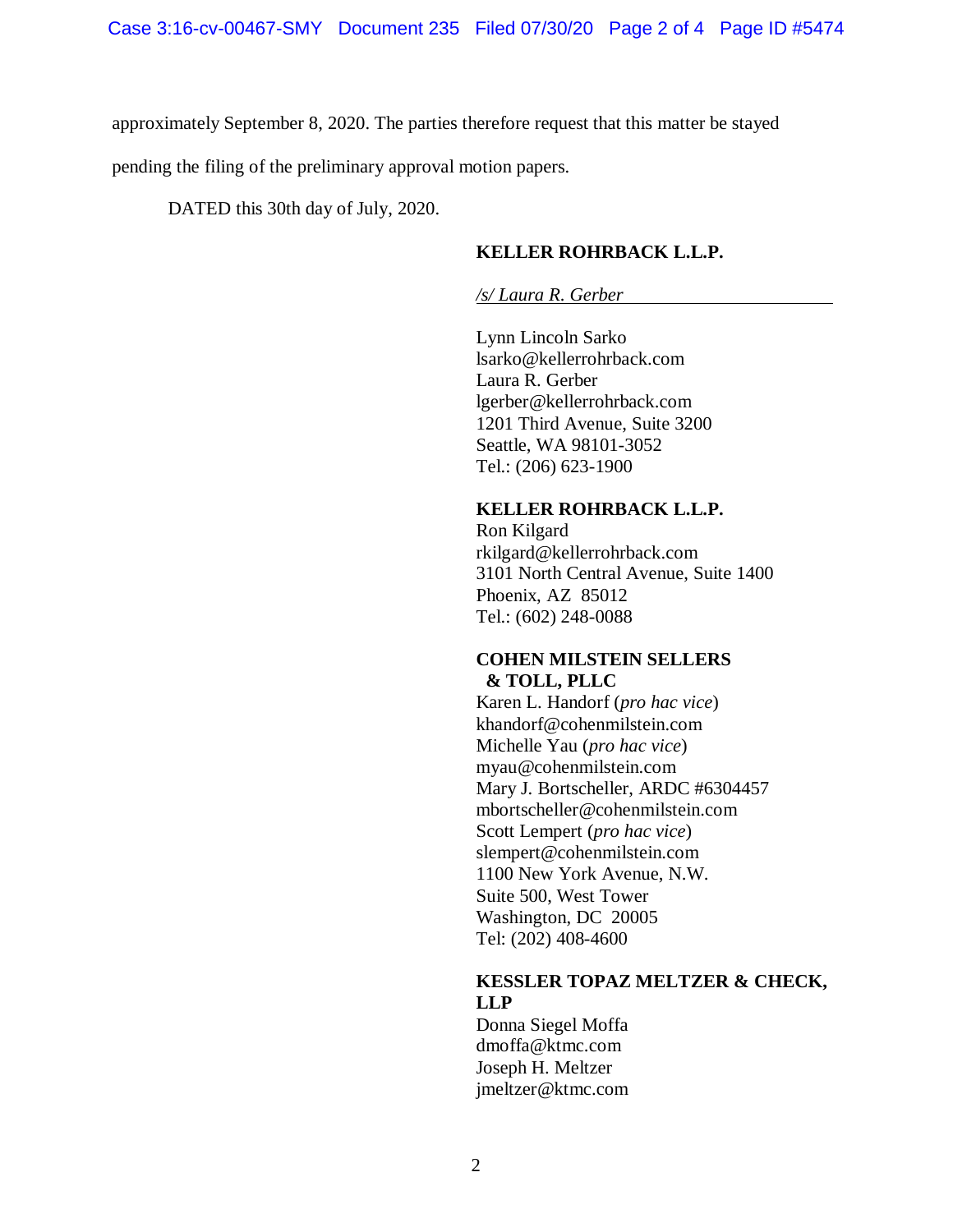280 King of Prussia Road Radnor, PA 19087 Tel: (610) 667-7706

# **IZARD KINDALL & RAABE LLP**

Mark P. Kindall mkindall@ikrlaw.com 29 South Main Street West Hartford, CT 06107 Tel: (860) 493-6292

## **ARMSTRONG LAW FIRM LLC**

Matthew H. Armstrong, ARDC #6226591 matt@mattarmstronglaw.com 8816 Manchester Road, No. 109 St. Louis, MO 63144 Tel: (314) 258-0212

*Attorneys for Plaintiffs*